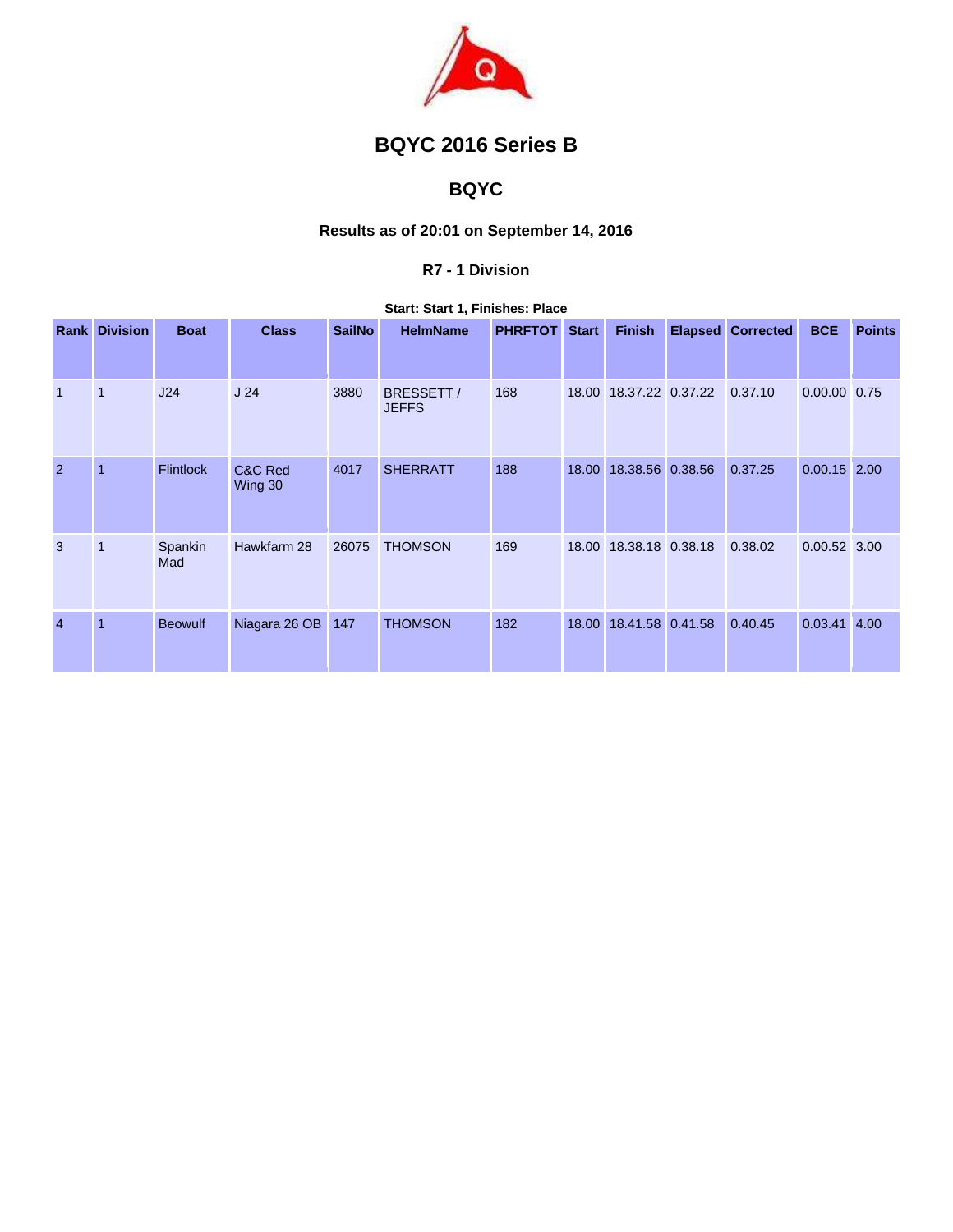### **R7 - 2 Division**

|                |                      |                  |                            |               | Start: Start T, Finishes: Flace |                |              |                                |                          |                |               |
|----------------|----------------------|------------------|----------------------------|---------------|---------------------------------|----------------|--------------|--------------------------------|--------------------------|----------------|---------------|
|                | <b>Rank Division</b> | <b>Boat</b>      | <b>Class</b>               | <b>SailNo</b> | <b>HelmName</b>                 | <b>PHRFTOT</b> | <b>Start</b> | <b>Finish</b>                  | <b>Elapsed Corrected</b> | <b>BCE</b>     | <b>Points</b> |
|                | 2                    | Just Our<br>Pace | Paceship PY 26 1023<br>IB. |               | <b>CURTIS</b>                   | 224            |              | 18.00 18.44.44 0.44.44 0.40.31 |                          | 0.00.00 0.75   |               |
| $\overline{2}$ | $\overline{2}$       | <b>Patronus</b>  | Tanzer <sub>22</sub>       | 1612          | MACDONALD 236                   |                |              | 18.00 18.47.35 0.47.35         | 0.42.17                  | $0.02.00$ 2.00 |               |
| 3              | 2                    | Mocha<br>Magic   | C&C 27-3                   | 74021         | <b>MCGARVEY</b>                 | 202            |              | 18.00 18.45.22 0.45.22 0.42.35 |                          | 0.02.12 3.00   |               |

#### **Start: Start 1, Finishes: Place**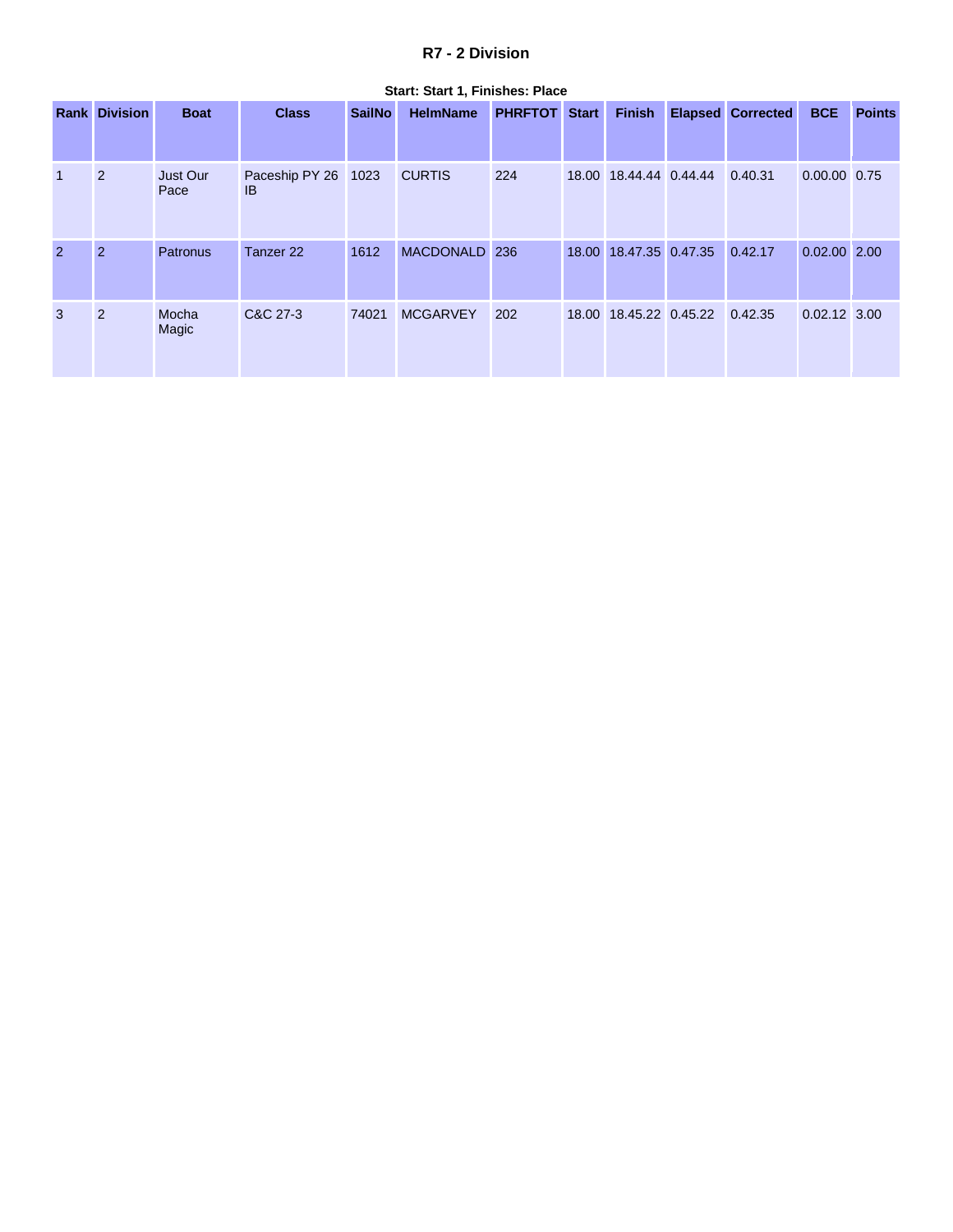### **R7 - 3 Division**

|                  | <b>Rank Division</b> | <b>Boat</b>               | <b>Class</b>               | <b>SailNo</b> | <b>HelmName</b> | <b>PHRFTOT</b> Start | <b>Finish</b>          | <b>Elapsed Corrected</b> | <b>BCE</b>     | <b>Points</b> |
|------------------|----------------------|---------------------------|----------------------------|---------------|-----------------|----------------------|------------------------|--------------------------|----------------|---------------|
| $\overline{1}$   | 3                    | Grayling                  | Grampian 26<br><b>OB</b>   | 431           | <b>COOKE</b>    | 239                  | 18.10 18.50.12 0.40.12 | 0.35.33                  | 0.00.00 0.75   |               |
| $\overline{2}$   | $\overline{3}$       | <b>Silent</b><br>Running  | <b>C&amp;C 25</b>          | 44098         | <b>SMITH</b>    | 239                  | 18.10 18.51.22 0.41.22 | 0.36.35                  | $0.01.10$ 2.00 |               |
| 3                | 3                    | <b>Irish Rover</b><br>III | Catalina 30<br><b>TMBS</b> | 6135          | <b>SULLIVAN</b> | 208                  | 18.10 18.49.38 0.39.38 | 0.36.50                  | $0.01.23$ 3.00 |               |
| $\overline{4}$   | 3                    | Freya                     | Grampian 26<br><b>IB</b>   | 516           | <b>RENDER</b>   | 261                  | 18.10 18.53.42 0.43.42 | 0.37.22                  | $0.02.07$ 4.00 |               |
| 5                | 3                    | Dream<br>Weaver           | Tanzer 26                  | 480           | <b>LLOYST</b>   | 238                  | 18.10 18.52.32 0.42.32 | 0.37.41                  | $0.02.24$ 5.00 |               |
| 6                | $\overline{3}$       | Won By<br>One             | Hunter 25SD                | 25            | <b>KROCK</b>    | 263                  | 18.10 18.55.22 0.45.22 | 0.38.41                  | $0.03.40$ 6.00 |               |
| $\overline{7}$   | 3                    | Quinte                    | Hullmaster 31              | 19            | <b>SHAW</b>     | 256                  | 18.10 18.54.56 0.44.56 | 0.38.43                  | 0.03.40 7.00   |               |
| $\boldsymbol{8}$ | 3                    | Chudan                    | Tanzer 26                  | 497           | <b>CORBETT</b>  | 239                  | 18.10 18.54.43 0.44.43 | 0.39.33                  | $0.04.31$ 8.00 |               |
| 9                | 3                    | Wanda-rer                 | Edel 26                    | 55            | WANNAMAKER 272  |                      | 18.10 18.57.42 0.47.42 | 0.40.07                  | 0.05.26 9.00   |               |

#### **Start: Start 1, Finishes: Place**